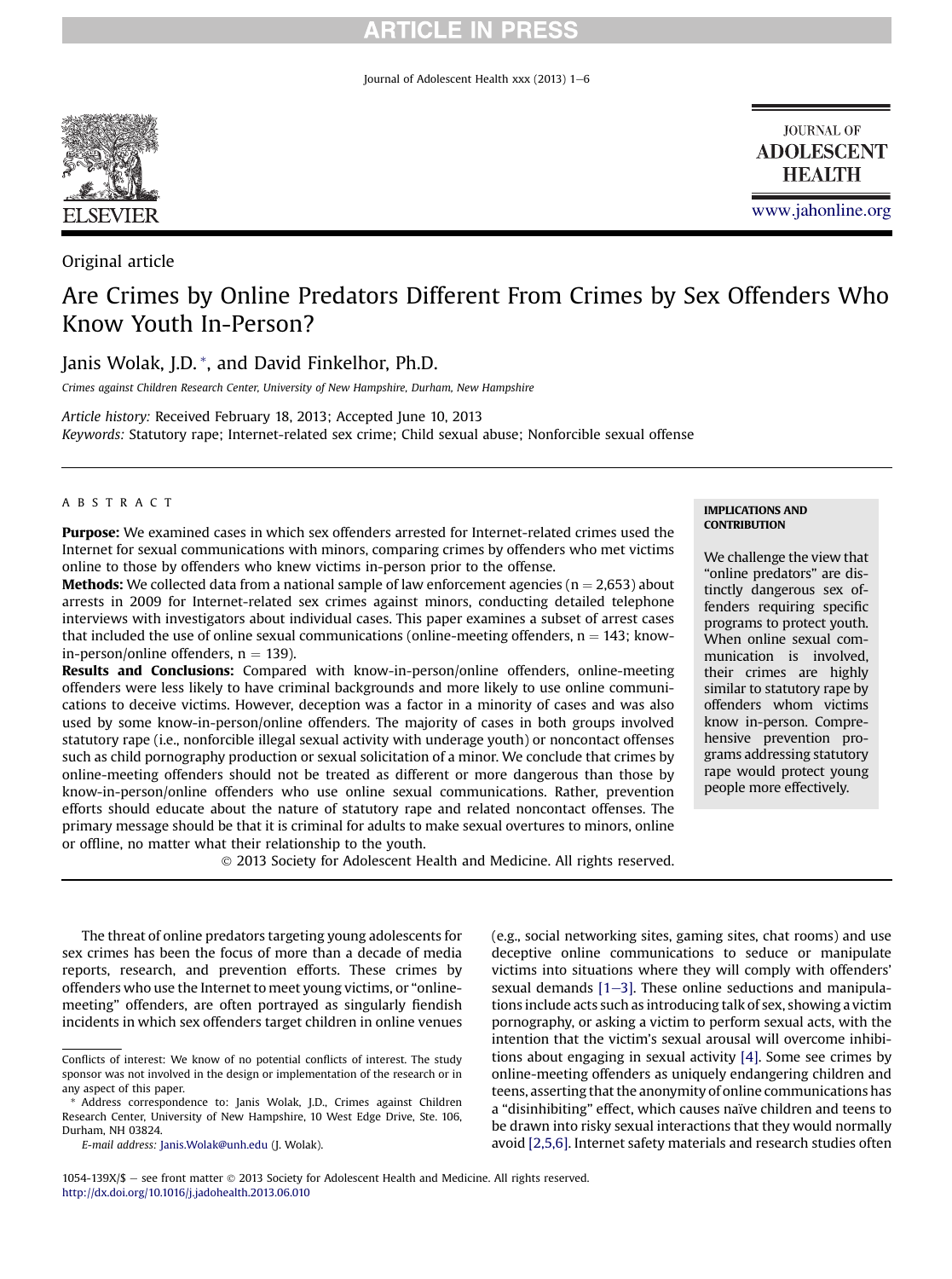describe this potential hazard of online communications as a key danger of sexual approaches by online-meeting offenders [\[2,7,8\].](#page-5-0)

This notion of online-meeting offenders as dangerous, deceitful predators who use distinctive tactics has become part of the public discourse, despite research that shows most crimes by such offenders do not involve violence or deception and are not unique [\[9,10\]](#page-5-0). Most online-meeting offenders target adolescents and perpetrate nonforcible crimes involving illegal sexual contact with youth who are too young to consent to sexual activity (i.e., statutory rape). Offenders often use promises of love and romance to seduce victims or target adolescents who are looking for sexual experiences. However, this type of sex crime is not new, despite the use of online technologies to meet and communicate with victims. Violations of age-of-consent laws constitute as much as one quarter of reports of sex crimes against minors [\[11\]](#page-5-0), although crimes by online-meeting offenders appear to comprise only a small percentage of statutory rape offenses [\[9,12\]](#page-5-0). Moreover, this focus on online-meeting offenders may overshadow the reality that most perpetrators of nonforcible sex crimes against children and adolescents do not meet victims online; they know them inperson prior to the offense [\[13\]](#page-5-0).

Further, seducing or manipulating victims by introducing sexual content into interactions is not a novel sex offender strategy. It is a common tactic of sex offenders who are in-person acquaintances or victims. Sometimes called"grooming," itwas described in the literature before online communications existed [\[4,14,15\],](#page-5-0) largely to explain how offenders who know victims in-person gain their trust and then abuse them, as seen in the cases of sports figures, youth workers, and priests, which have gotten considerable attention lately.

At the same time, there is evidence that such "know-in-person" offenders are increasingly using online communications to interact with victims. Among those individuals arrested for Internet-related sexual offenses in 2009, there were far more know-in-person offenders who victimized youth than there were online-meeting offenders who did (estimated 2,164 vs. 844, respectively) [\[12\].](#page-5-0) Despite the fact that rates of child sexual abuse have declined substantially since the mid-1990s  $[16-18]$  $[16-18]$ , arrests for Internetrelated sex crimes by know-in-person offenders more than doubled in 2009 compared to 2006, when there were an estimated 877 arrests [\[12\].](#page-5-0) These know-in-person offenders used technology in a variety of ways, including for online sexual communications with victims that involved talk of sex (e.g., questions about victims' sexual experience, offers to educate victims about sex), sending nude images or pornography, urging victims to masturbate or soliciting sexual images from victims [\[19\].](#page-5-0)

This paper takes up the question of whether crimes by arrested online-meeting offenders involving online sexual communications with victims were different from or more dangerous than those by offenders who knew victims in-person and used similar tactics. The question of differences is important because considerable effort and expense have gone into creating educational programs to prevent crimes by online-meeting offenders [\[20\].](#page-5-0) If data show that they or their crimes do not have substantially different or unusual characteristics, it would make sense to stop treating online-meeting offenders as a special category of sex offender requiring distinct prevention efforts. Young people may be better served by programs that focus on preventing sexual victimization from a broader range of offenders that includes those youth know in-person.

We address this question with data collected from a national sample of local, state, and federal law enforcement agencies about arrests for Internet-related sex crimesin 2009. This paper examines a subset of cases that included online sexual communications with victims (online-meeting offenders,  $n = 143$ , know-in-person/ online offenders,  $n = 139$ ). We use the term "know-in-person/ online offenders" to emphasize these are a subset of know-inperson offenders, who used online sexual communications. We ask: Among those arrested for sex crimes against minors that included online sexual communications, were online-meeting offenders different or more dangerous than know-in-person/ online offenders in terms of personal characteristics? Did onlinemeeting offenders target a different group of victims? Did they use different strategies to commit sex crimes or commit more dangerous offenses?

# Methods

We surveyed a stratified national sample of 2,653 law enforcement agencies by mail asking if they had made arrests for Internet-related child sexual exploitation crimes during 2009. Then we conducted detailed telephone interviews with investigators about specific cases reported in the mail surveys.

# Sample

The data were collected as part of the Third National Juvenile Online Victimization (NJOV-3) Study. A three-frame stratified sample of agencies was used because Internet-related cases do not occur with equal probability among the more than 15,000 U.S. law enforcement agencies. The first frame included agencies mandated to investigate Internet-related child sexual exploitation crimes  $(n = 176)$ ; first frame agencies were sampled with certainty. The second frame consisted of agencies with staff trained in Internetrelated child sexual exploitation cases ( $n = 1,636$ ), about half of which were randomly selected to participate in the study ( $n = 815$ ). The third frame consisted of all other local, county, and state law enforcement agencies in the United States ( $n = 13,572$ ), identified from an annually updated national directory of law enforcement agencies; about 12% were randomly selected for the sample  $(n = 1,662)$ .

# Procedures

We sent mail surveys to the heads of agencies with cover letters explaining the research. Reminder postcards and two follow-up mailings were sent to nonresponding agencies; then we called or faxed nonresponders to obtain completed surveys. The mail survey response rate was 86%.

When agencies reported relevant arrests, the survey asked for contact information for the primary investigator. Trained interviewers then contacted investigators to schedule interviews. Interviewers used a computer-assisted telephone interviewing system to gather details about reported cases and they prepared narrative summaries of each case. The telephone interview response rate was 64%. Data were collected between March 2010 and March 2011. [Table 1](#page-2-0) provides more details about the sample disposition. Study procedures were approved by the University of New Hampshire Human Subjects Review Board.

### Measures

The mail survey asked: "Between January 1, 2009 and December 31, 2009, did your agency make ANY ARRESTS in cases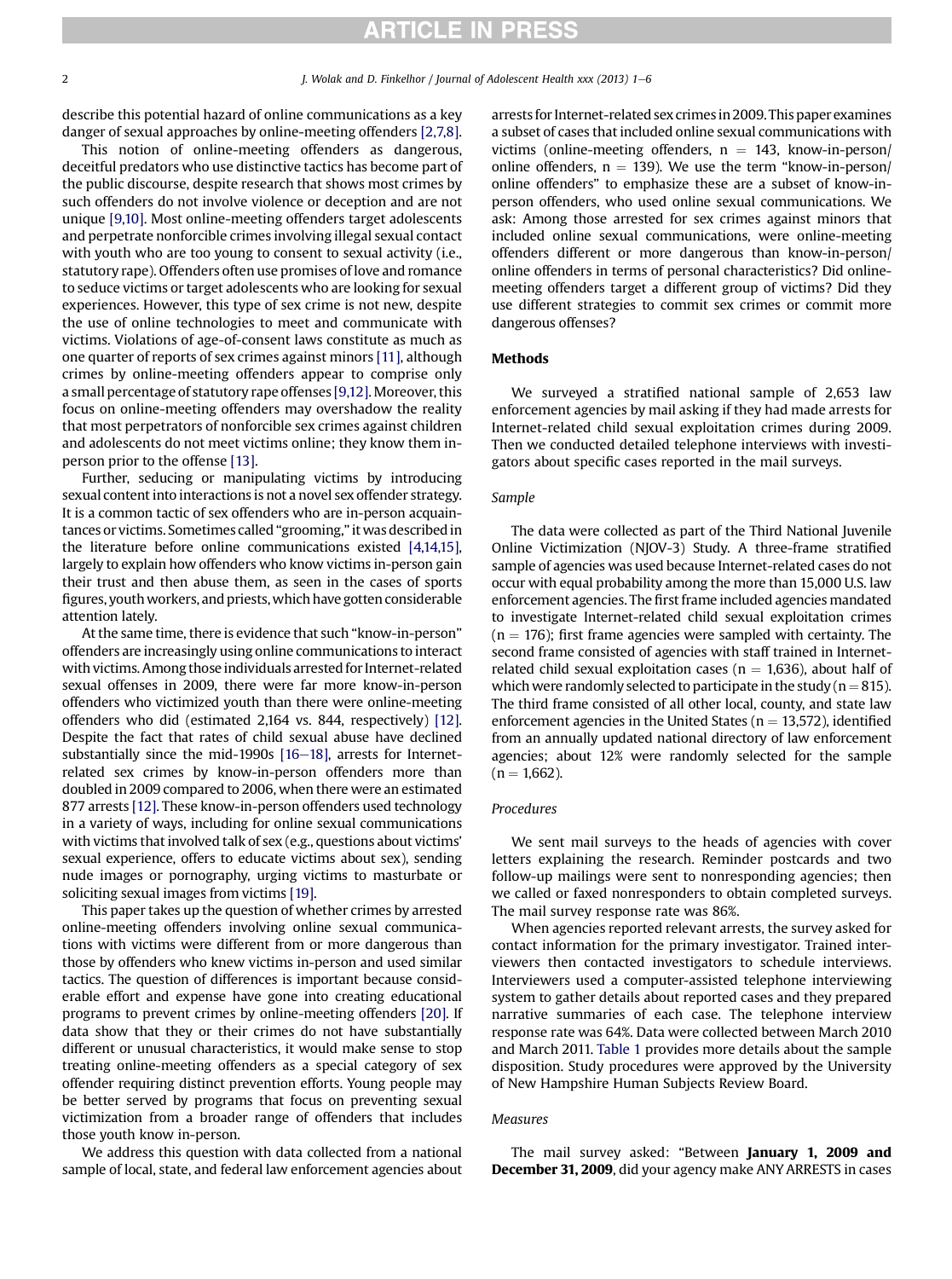### <span id="page-2-0"></span>Table 1

Third National Juvenile Online Victimization Study final dispositions and response rates

| Number of agencies in sample                                       | 2,653       |
|--------------------------------------------------------------------|-------------|
| No jurisdiction                                                    | 190         |
| Eligible agencies                                                  | 2.463       |
| Responded to mail survey                                           | 2,128 (86%) |
| Reported cases                                                     | 590 (24%)   |
| Number of arrest cases reported                                    | 4.010       |
| Not selected for sample <sup>a</sup>                               | 1,522 (38%) |
| Ineligible                                                         | 459 (11%)   |
| Number of arrest cases in sample                                   | 2.029       |
| Nonresponders                                                      | 471 (23%)   |
| Refusals                                                           | 159 (8%)    |
| Invalid or duplicate cases                                         | 100(5%)     |
| Completed interviews                                               | 1,299 (64%) |
| Case did not involve an identified victim <sup>b</sup>             | 742         |
| Online meeting, no online sexual communication $c$                 | 28          |
| Know-in-person/online, no online sexual communication <sup>d</sup> | 247         |
| Online sexual communication cases <sup>e</sup>                     | 282         |
| Online meeting offenders                                           | 143         |
| Know-in-person/online offenders                                    | 139         |

<sup>a</sup> Cases of online sexual communications were not sampled; all were included. <sup>b</sup> Crimes with no identified victim included possession and distribution of child pornography and soliciting an undercover investigator posing online as a minor.

 $c$  Examples include cases where offenders developed relationships with victims offline, victims sexually solicited adult offenders, or respondents did not know if offender had online sexual communications with victim.

<sup>d</sup> These cases involved production of child pornography without online sexual communications.

<sup>e</sup> For the sake of future meta-analysis, the data about these online sexual communication cases have not been described in previous publications. Table 2

involving the attempted or completed sexual exploitation of a minor, AND at least one of the following occurred: a. The offender and the victim first met on the Internet [or] b. The offender committed a sexual offense against the victim on the Internet, regardless of whether or not they first met online." Both the mail survey and telephone interview defined "Internet" as including cell phone use.

We classified arrested offenders based on answers to the telephone interview. Online-meeting offenders first met victims "on the Internet or through a cell phone (talking or text messaging)." Know-in-person/online offenders were family members or acquaintances of victims and knew them offline before the crime. Offenders had online sexual communications with victims if they "[brought] up sex or sex-related topics" during online interactions. Other measures were based on questions developed for the NJOV Study through interviews, pretesting, and piloting with law enforcement before Wave 1 data collection began.

# Statistical analyses

Data were weighted to reduce bias resulting from variations in selection probabilities, response propensity, and nonresponse. We used weighted data to estimate numbers of arrests for crimes involving online sexual communications and conducted Chisquare cross-tabulations comparing online-meeting cases to know-in-person/online cases. We used STATA SE11 survey data analysis procedures, which take into account the variations in selection probabilities inherent in stratified samples when performing Chi-square tests. More detailed information is available in the NJOV3 Arrest Study Methods Report [\[21\]](#page-5-0).

# Results

In 2009, there were an estimated 1,490 arrests for Internetrelated sex crimes against minors that included online sexual communications with victims (95% confidence interval (CI):  $1,330-1,649$ ). An estimated  $672$  arrests were for crimes by online-meeting offenders (95% CI: 564-781); an estimated 817 were for crimes by know-in-person/online offenders (95% CI:  $710 - 925$ ).

# Were arrested online-meeting offenders different or more dangerous in terms of personal characteristics?

Arrested online-meeting offenders who had online sexual communications with victims were similar to know-in-person/ online offenders who used such tactics in several respects (Table 2). In each group, about half were age 25 years or younger and about half were employed full-time. Most were unmarried and did not live with partners. Few had prior arrests for sexual offenses against minors. About 15% possessed child pornography when they were arrested. However, online-meeting offenders were more likely to belong to minority racial or ethnic groups. Know-in-person/online offenders were more likely to live with children, have histories of violent behavior, problems with drugs or alcohol, and prior arrests for nonsexual offenses.

Offender characteristics, 2009 arrests for sex crimes involving online sexual communications

|                                                         | Online meeting<br>offenders | Know-in-person/<br>online offenders<br>$(n = 143)$ % $(n)$ $(n = 139)$ % $(n)$ |
|---------------------------------------------------------|-----------------------------|--------------------------------------------------------------------------------|
| More than one offender <sup>a</sup>                     | 5(9)                        | 5(9)                                                                           |
| Offender was family member of victim                    | n/a                         | 11(17)                                                                         |
| Offender was acquaintance of victim                     | n/a                         | 89 (122)                                                                       |
| Offender age                                            |                             |                                                                                |
| 17 years or younger                                     | 8(13)                       | 13(21)                                                                         |
| 18 to 25 years                                          | 43 (57)                     | 36(41)                                                                         |
| 26 to 39 years                                          | 36(50)                      | 30(45)                                                                         |
| 40 years or older                                       | 13(22)                      | 22(32)                                                                         |
| Offender age 25 years or younger                        | 51 (70)                     | 48 (62)                                                                        |
| Offender was female                                     | 1(3)                        | $5(10)*$                                                                       |
| Offender and victim were same sex                       | 11 (18)                     | 12(14)                                                                         |
| Offender belonged to minority racial<br>or ethnic group | 32 (39)                     | $13(22)$ ***                                                                   |
| Employed full time                                      | 46 (76)                     | 51(71)                                                                         |
| Single/not living with partner                          | 82 (112)                    | 71 (98)                                                                        |
| Lived with child                                        | 16(27)                      | 33 $(44)$ **                                                                   |
| Diagnosed mental illness                                | 3(6)                        | 3(3)                                                                           |
| Known violent behavior                                  | 4(9)                        | $15(19)$ ***                                                                   |
| Problems with alcohol or drugs                          | 11 (19)                     | 29 (36)***                                                                     |
| Prior arrest for nonsexual offenses                     | 19 (33)                     | 44 (57)***                                                                     |
| Prior arrest sexual offense against<br>minor            | 6(11)                       | 8(9)                                                                           |
| Registered sex offender at time of<br>incident          | 4 (7)                       | 2(3)                                                                           |
| Possessed child pornography<br>downloaded from Internet | 14 (31)                     | 17(23)                                                                         |

 $n/a$  = not applicable. Percentages are weighted and n's are unweighted. Percentages and n's may not be proportionate because results are weighted to reflect selection probabilities and some cases have more influence than others.

In cases with multiple offenders, questions about offender characteristics referred to a primary offender chosen based on the following algorithm: first, the offender who most directly used the Internet; if more than one, the offender who committed the most serious crimes; if more than one, the youngest offender.

\*\*  $p \leq .01$ .

\*\*\*  $p \leq .001$ .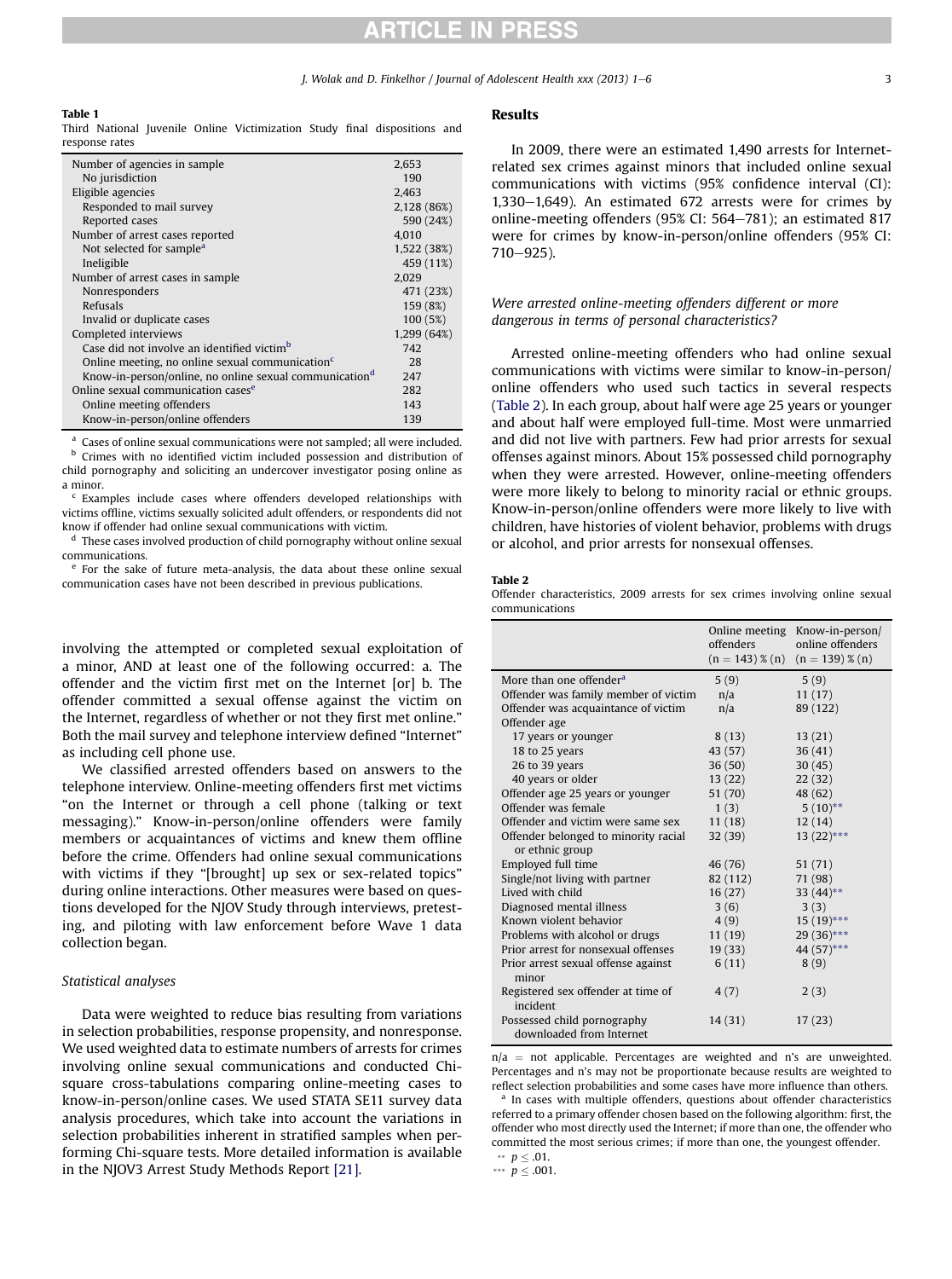# **ARTICLE IN PRESS**

# 4 J. Wolak and D. Finkelhor / Journal of Adolescent Health xxx (2013) 1–6

# Did the online-meeting offenders target a different group of victims?

Victims were largely similar, whether offenders met them online or knew them in-person (Table 3). In both categories of cases, the great majority of victims were girls and ages  $13-17$  years. The victim groups were similar in terms of family status, previous criminal victimization, delinquency, and problems with drugs or alcohol. The only distinction was that a higher percentage of victims of online-meeting offenders belonged to ethnic or racial minority groups.

# Did the online-meeting offenders use different strategies to commit sex crimes or commit more dangerous offenses?

About three quarters of online-meeting offenders used both Internet and cell phones to facilitate their crimes while more than half of know-in-person/online offenders used cell phones only (Table 4). With one exception, most other case characteristics were similar. In both categories, online interactions lasted a month or more in most cases, and many offenders went beyond sexual conversations. About 40% of offenders in both groups asked victims to engage in sexual acts such as masturbation during online interactions, and about half sent or showed sexual pictures to or solicited sexual pictures from victims.

There were no statistically significant differences in the types of sexual offenses committed. In both categories, around 3% of

### Table 3

Victim characteristics, 2009 arrests for sex crimes involving online sexual communications

|                                                         | offenders<br>$(n = 143) % (n)$ | Online meeting Know-in-person/<br>online offenders<br>$(n = 139)$ % $(n)$ |
|---------------------------------------------------------|--------------------------------|---------------------------------------------------------------------------|
| Number of victims <sup>a</sup>                          |                                |                                                                           |
| <b>One</b>                                              | 83 (113)                       | 83 (113)                                                                  |
| Two                                                     | 8(14)                          | 8(13)                                                                     |
| Three or more                                           | 10(16)                         | 9(13)                                                                     |
| Victim age                                              |                                |                                                                           |
| 5 years or younger                                      | >1(1)                          | $\Omega$                                                                  |
| 6 to 12 years                                           | 10(14)                         | 12(16)                                                                    |
| 13 to 17 years                                          | 90 (128)                       | 88 (123)                                                                  |
| Victim was male                                         | 10(15)                         | 15(20)                                                                    |
| Victim belonged to minority racial or<br>ethnic group   | 24(27)                         | $12(19)*$                                                                 |
| Victim lived with                                       |                                |                                                                           |
| Both biological parents                                 | 45 (58)                        | 46 (64)                                                                   |
| Single parent                                           | 40 (54)                        | 40(51)                                                                    |
| One biological and one step-parent                      | 8(18)                          | 9(15)                                                                     |
| Someone else                                            | 2(5)                           | 3(7)                                                                      |
| Don't know who victim lived with                        | 5(8)                           | 3(2)                                                                      |
| Victim had prior contact with police as<br>crime victim | 22(22)                         | 20(25)                                                                    |
| Delinquency <sup>b</sup>                                |                                |                                                                           |
| Had prior arrests or a juvenile record                  | 7(10)                          | 9(12)                                                                     |
| Prior status offenses                                   | 15(18)                         | 14(20)                                                                    |
| Problems with alcohol or drugs                          | 13(14)                         | 13 (14)                                                                   |
| History of violence                                     | 6(6)                           | 6(5)                                                                      |
| None of the above                                       | 65 (98)                        | 71 (100)                                                                  |

Percentages are weighted and n's are unweighted. Percentages and n's may not be proportionate because results are weighted to reflect selection probabilities and some cases have more influence than others.

<sup>a</sup> In cases with multiple victims, questions about victim and crime characteristics referred to a primary victim chosen based on the following algorithm: first, the victim who most directly used the Internet; if more than one, the victim who was most seriously victimized; if more than one, the youngest.

 $b$  Only asked when victims were age 10 years or older,  $n = 139$  for online meeting offenders and  $n = 138$  for know-in-person/online offenders.  $p \leq .05$ .

## Table 4

Crime characteristics, 2009 arrests for sex crimes involving online sexual communications

|                                                                         | Online meeting<br>offenders<br>$(n = 143) % (n)$ | Know-in-person/<br>online offenders<br>$(n = 139)$ % $(n)$ |
|-------------------------------------------------------------------------|--------------------------------------------------|------------------------------------------------------------|
| Online communications used                                              |                                                  |                                                            |
| Both Internet and cell phone                                            | 76 (105)                                         | 32 $(54)$ ***                                              |
| Cell phone only                                                         | 10(17)                                           | 59 (71)***                                                 |
| Internet only                                                           | 13(21)                                           | 9(14)                                                      |
| Communicated online one month or<br>more <sup>a</sup>                   | 69 (94)                                          | 63(85)                                                     |
| Additional online sexual interactions by<br>offender                    |                                                  |                                                            |
| Asked the victim to masturbate or<br>engage in sexual acts <sup>a</sup> | 39(64)                                           | 42 (54)                                                    |
| Sent or showed sexual pictures to the<br>victim <sup>a</sup>            | 47 (84)                                          | 48 (68)                                                    |
| Solicited sexual images from the<br>victim                              | 47 (82)                                          | 50 (72)                                                    |
| Offender deceived victim by claiming to<br>be younger than 18 years     | 15(22)                                           | Not asked                                                  |
| Offender engaged in more elaborate<br>deceit                            | 6(12)                                            | $2(4)$ **                                                  |
| Victim claimed to be 18 years or older                                  | 20(23)                                           | Not asked                                                  |
| Type of sexual offense                                                  |                                                  |                                                            |
| No contact offense                                                      | 43 (68)                                          | 48 (69)                                                    |
| Fondling, inappropriate touching                                        | 2(6)                                             | 7(13)                                                      |
| Oral sex                                                                | 6(10)                                            | 5(7)                                                       |
| Intercourse                                                             | 45 (57)                                          | 37(47)                                                     |
| Sexual violence                                                         | 3(2)                                             | 2(3)                                                       |
| Case involved                                                           |                                                  |                                                            |
| Production of child pornography                                         | 47 (84)                                          | 58 (85)                                                    |
| Youth-produced sexual images <sup>b</sup>                               | 40 (70)                                          | 47 (70)                                                    |
| Coercion                                                                | 9(9)                                             | 11(12)                                                     |
| Violence or threats                                                     | 6(8)                                             | 5(10)                                                      |
| Blackmail                                                               | 8(14)                                            | 9(14)                                                      |
| Drugs or alcohol given to victim                                        | 15(25)                                           | 26(23)                                                     |
| Abduction                                                               | >1(1)                                            | $\mathbf{0}$                                               |
| Illegal detention                                                       | 3(5)                                             | 1(3)                                                       |
| Physical assault                                                        | 2(1)                                             | 1(3)                                                       |
| Nonforcible crime <sup>c</sup>                                          | 80 (117)                                         | 83 (115)                                                   |

Percentages are weighted and n's are unweighted. Percentages and n's may not be proportionate because results are weighted to reflect selection probabilities and some cases have more influence than others.

More than 5% missing data.

b Images created by youth that meet legal definitions of child pornography. In many cases these images were solicited by offenders.

 $c$  No violence or threats, coercion, blackmail, abduction, detention, or physical assault.

\*\*\*  $p \leq .001$ .

cases involved sexual violence. Elements such as coercion, blackmail, abduction, illegal detention, or physical assault were uncommon and occurred at similar rates, no matter how the offender knew the victim. In both categories, considerable numbers of cases did not include contact sexual offenses. These were mostly cases of child pornography production. In many such cases offenders solicited victims to create sexual images of themselves (i.e., youth-produced sexual images). Some offenders were charged with other noncontact offenses, such as online luring or unlawful sexual solicitation of a minor.

There was, however, one difference in offense strategies. Online-meeting offenders were more likely to be deceptive in their online interactions. Fifteen percent of them deceived victims by claiming to be minors, and 6% perpetrated more elaborate deceptions. For example, a 38-year-old man posed online as a 19-year-old girl with cancer. He befriended numerous

<sup>\*\*</sup>  $p \leq .01$ .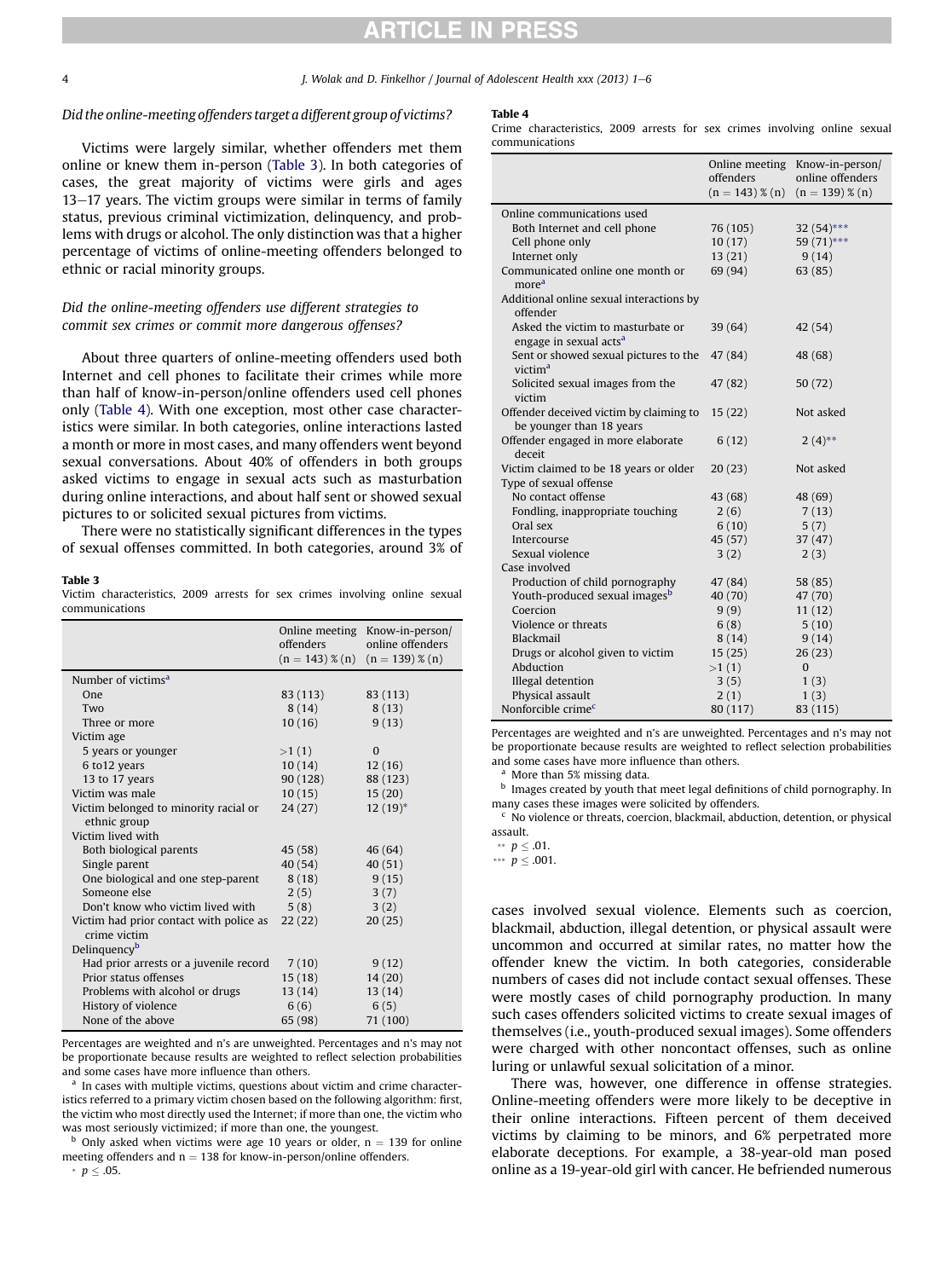teenage girls, sent many of them nude photos of a young woman and talked some of them into reciprocating. Such ploys were not unique to online-meeting offenders though. For instance, a youth group leader told several teen boys that he would help them with their dating problems by connecting them as friends on a social networking site with a 16-year-old girl he knew. He posed as the girl and solicited sexual images from the boys. In another case, a man used his step-son's cell phone and pretended to be the boy to sexually solicit one of the boy's classmates, a 13-year-old girl, via text messages. Although deception was more likely when offenders met victims online, it was an element in a small proportion of cases.

## Discussion

Our findings suggest there is little reason to view crimes by online-meeting offenders who had online sexual communications with victims as being different or more dangerous than those committed by offenders who knew victims in-person and used similar tactics. Crimes by online-meeting offenders were not distinguishable in most respects, with three main exceptions. First, online-meeting offenders were less likely to have criminal backgrounds, including problems with drugs or alcohol, histories of violent behavior, and prior arrests for nonsexual offenses. Second, online-meeting offenders were more likely to be deceptive in their online communications. Third, both online-meeting offenders and their victims were more likely to belong to minority racial and ethnic groups. These differences do not support the idea that crimes by online-meeting offenders are more dangerous. In fact, such offenders were less dangerous in terms of their criminal backgrounds, compared with know-in-person/online offenders. Although online-meeting offenders were more likely to use online communications to deceive victims, deception occurred in few cases and was not exclusive to those who met victims online. Some know-in-person/online offenders also lied about their identities and created deceptive online personas to trick victims. Further, despite more deception, crimes by online-meeting offenders were not more likely to put youth in physical danger. Incidents of coercion, violence, blackmail, abduction, illegal detention, and physical assault were relatively rare and rates were similar in crimes by both online-meeting and know-in-person/online offenders. Also, our data did not point to an explanation of the higher proportion of racial and ethnic minorities among online-meeting offenders and their victims, but these findings do not relate to dangerousness.

Crimes involving online sexual communications are a subset of sex crimes against children in that most victims, 90%, were teens and few perpetrators were minors, about 10% compared with about 33% for all sex crimes against children [\[13\]](#page-5-0). Further, the crimes we examined conformed to what we know about crimes involving statutory rape. Force or coercion were rare; most victims were adolescents and girls; and most arrested offenders were young men [\[22\].](#page-5-0) Victims were old enough to have some degree of autonomy, private access to communication devices such as cell phones, and interests in intimacy, romance, and sex. Nonetheless, despite these similarities the cases in our study were quite diverse, as are cases of statutory rape in general [\[23\]](#page-5-0). In both of the categories we examined, offenders ranged from young men motivated by inappropriate but genuine romantic feelings to long-term serial offenders with past offenses and large collections of child pornography. Many cases involved the production of child pornography. Some victims were subjected to violence and blackmail. Yet other victims were openly seeking sexual experience, including some young teens who posed online as adults.

Practitioners who encounter adolescents caught up in such crimes should understand that they may react differently than other victims of sexual abuse. Victims of statutory rape often feel strong romantic or sexual bonds to offenders and may not view these incidents as criminal [\[10,22\].](#page-5-0) It is important to remember that an underage victim's actions are irrelevant because statutory rape laws exist to protect young adolescents from being exploited by adults with more experience and power [\[4\].](#page-5-0)

Because the two groups of arrested offenders we compared both used online sexual communications, our findings do not shed light on whether such communications increase youth vulnerability to sexual victimization. In our view, the research in support of online communications having a "disinhibiting" effect, which lowers inhibitions and makes youth more likely to respond to sexual overtures is slim. Assertions about the disinhibiting effect of anonymous online communications are based on research about nonsexual topics such as verbal aggression and self-disclosure (e.g., [\[24,25\]\)](#page-5-0). We are not aware of research that specifically addresses whether sexual inhibitions are reduced more in response to online compared with in-person sexual advances. As noted earlier, seduction, manipulation, and grooming have long been seen as effective sex offender strategies. Currently, it is not clear whether offenders who use online sexual communications are more or less or equally successful compared with offenders who pursue in-person sexual interactions. In fact, interactions that sexually arouse a targeted youth may have disinhibiting effects however they occur. Because it is well-established that sex offenders who commit nonforcible crimes often seduce victims, we recommend that education programs that aim to prevent victimization be candid with adolescents about how offenders use such tactics, both online and in-person. Youth should be told that it is normal to feel sexually aroused when they see or hear talk of sex, view pornography, or are touched in intimate ways, but that sex offenders may strive to exploit that normal arousal. The important point is to educate young people so they recognize inappropriate sexual advances whether made online or in-person, have strategies to respond and understand the importance of reporting such incidents even if there was sexual activity with an offender, again either online or in-person.

In some respects, online sexual communications may be safer than in-person encounters with sex offenders. For one, the lack of physical proximity to an offender may stave off physical contact. A youth initially drawn in by an online sexual interaction may reconsider, or the interaction may be discovered and shortcircuited because online communications can be more readily intercepted and confirmed than in-person conversations. Also, online interactions may increase the likelihood that an offender will be prosecuted and convicted because incriminating evidence can be gleaned from cell phones and computers. On the other hand, online communications may facilitate certain sexual offenses that do not require physical contact, such as child pornography production with adolescent victims, arrests for which appear to be growing [\[26\]](#page-5-0). Education programs should warn young people that sex offenses include online interactions by adults who send minors pornography, expose themselves on Web cams, or solicit sexual images or cybersex from minors.

# Limitations

Our data pertain only to Internet-related cases that ended in arrest during 2009 and involved online sexual communications.